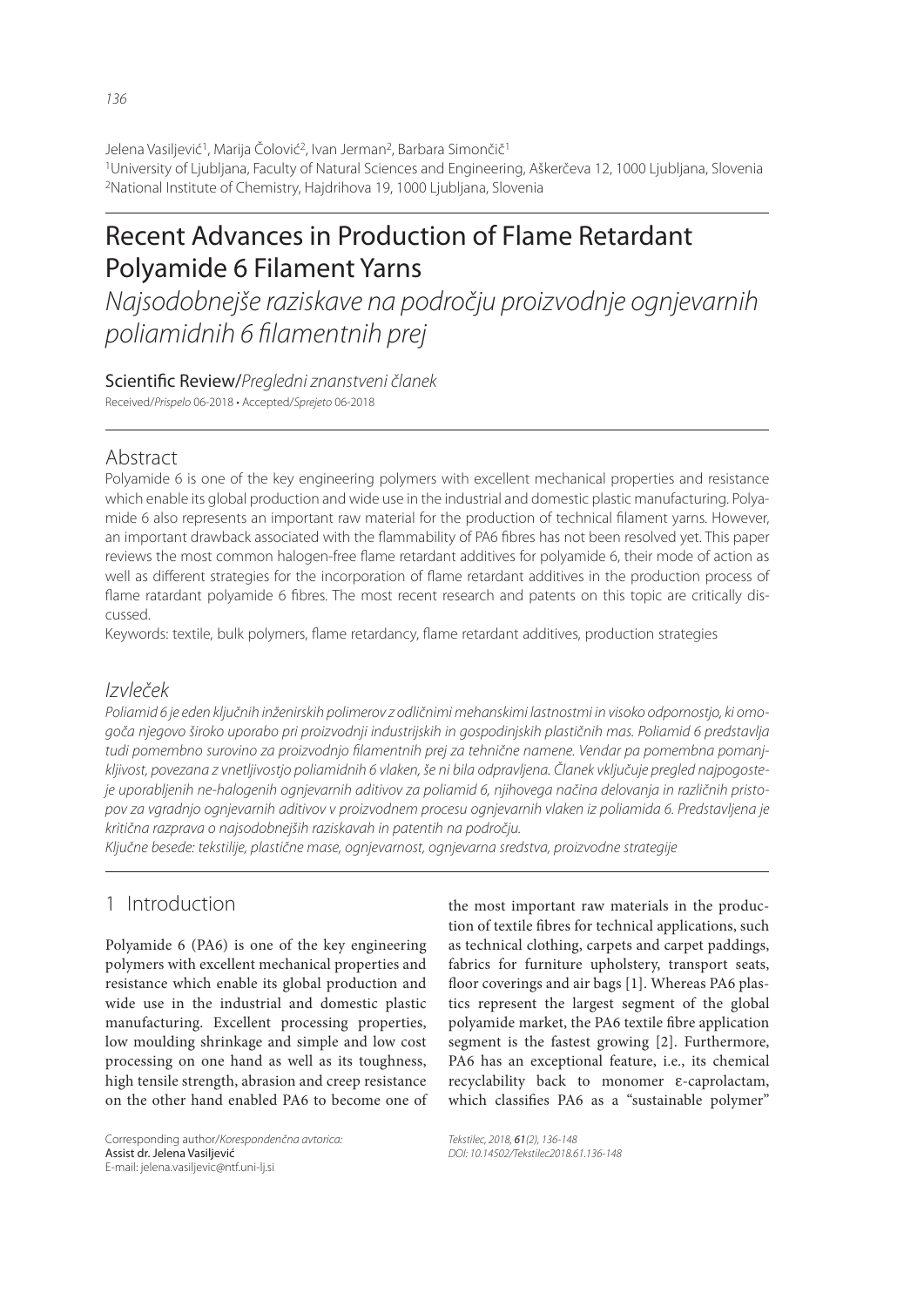and, consequently, dramatically enhances its reusability and added value [3].

Despite the widespread use of PA6 in various economic areas, a problem associated with the flammability of PA6 fibres has not been solved yet. Specifi cally, a very hazardous drawback of PA6 is its inherent flammability, which can lead to rapid burning with an intensive flammable melt-dripping and a release of toxic smoke, which may present a great risk and danger for lives and material goods. Despite the rather successful production of flame retardant (FR) PA6 moulding plastic materials, the development of FR PA6 textile fibres remains a challenging scientific problem, and commercially available FR PA6 textile fibres still do not exist [4].

Much effort has been put into the production of FR PA6 fibres during the last decades  $[4-8]$ . For effective FR action, it is crucial that the FR additive matches the processing and pyrolysis specifics of PA6. Accordingly, the FR additive needs to be thermally stable and non-volatile at the processing temperatures of PA6 composites and filaments. The thermal stability and mode of action of the FR additive must match those of PA6 during pyrolysis, during which the mostly volatile cyclic monomer ε-caprolactam, alkyl cyanides and ammonia are produced, leaving no charred residue in the condensed phase [9]. According to the literature, FR loadings higher than 15 wt% are required to achieve an effective FR action in the PA6 bulk polymers  $[4]$ , but these high loadings are unacceptable for the textile fibres because of their impaired spinnability and tensile properties. These represent the most important limitations in the production of FR PA6 fibres in comparison with PA6 bulk polymers. Furthermore, compared to bulk plastic, the lightweight PA6 textile fibres and fabrics have an open structure with a much higher surface, which intensifies the burning rate.

# 2 Structures of FR additives and their mode of action

Although halogenated FR additives are very effective and have been some of the most important FR additives for PA6 over the decades, they have been prohibited as substances of Very High Concern (REACH SVCH), and due to their persistence, bioaccumulation and high toxicity (PBT), there is a gap in the market for FR additives. The most intensively investigated halogen-free FR additives for PA6 include phosphorus (P)- and nitrogen (N)-based FRs, inorganic hydroxides and different nanoparticles  $[4-8, 10-12]$ . The most common FRs for PA6 are summarised in Table 1, and some of them are presented in Figure 1.

FR mechanisms and modes of action depend on the chemical structures of the FR additives as well as the structure and thermal decomposition pathway of the polymers. Accordingly, FR additives act chemically and/or physically in the gas phase and/ or in the condensed phase (Figure 2) [4–8, 10–12]. It is known that the same FR additive can provide different flame retardancy for different polymers. In general, P-based FR additives are active in both the condensed phase and the gas phase depending on the oxidation state of the P atom [67]. According to the condensed-phase mode of action, phosphorous compounds, i.e., phosphates and phosphonates, promote char formation by influencing the decomposition pathway of the polymers. If this reaction is accompanied by the release of water, the combustive vapours are also diluted. According to the gasphase mechanism, phosphorous compounds, i.e., phosphinates and phosphine oxides, decompose to radical scavengers, which terminate the oxidative radical chain reactions in the combustion cycle. In the case of PA6, the gas phase contributes more to flame retardancy than char formation because the polymer chain scission, which occurs during thermal decomposition, leads to the generation of ε-caprolactam and other volatiles from the shorter chain fragments, and very little char residue is formed. Therefore, char-promoting phosphorous FRs alone are not enough to be effective in PA6. In contrast, the gas phase active P-based FR additives are of great importance for the protection of PA6. Specifically, phosphorous radicals in the flame, i.e., HPO<sub>2</sub>⋅, PO⋅, PO<sub>2</sub>⋅ and HPO⋅, can scavenge H⋅ and OH⋅ radicals that propagate fuel combustion. This leads to a reduction in concentrations of H⋅ and OH⋅ radicals and the quenching of the flame.

Among N-based FR additives, MeCy has special importance since it is considered as one of the most effective FR additives for aliphatic polyamides [68]. MeCy exhibits a strong condensed-phase mode of action; however, it is also active in the gaseous phase [18]. At higher temperatures, MeCy undergoes

Tekstilec, 2018, 61(2), 136-148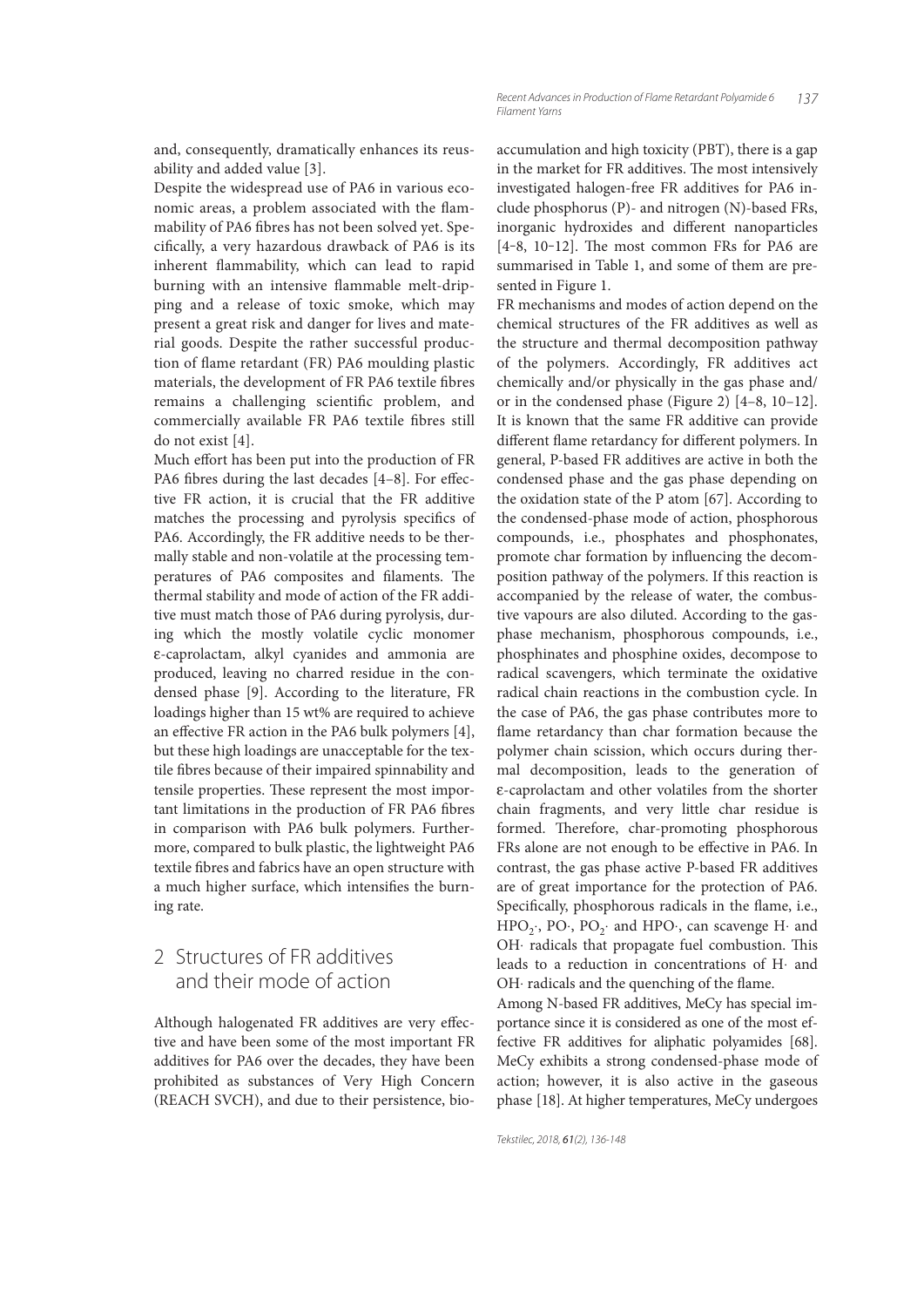| FR-active chemical<br>element or group | Chemical structure                                                                                                      | Reference                 |
|----------------------------------------|-------------------------------------------------------------------------------------------------------------------------|---------------------------|
| Phosphorous                            | 6-((6-oxidodibenzo[c,e][1,2]-oxaphosphinine-6-yl)<br>methoxy)dibenzo[c,e][1,2]-oxaphosphinine-6-oxide)<br>(Di-DOPO-MeO) | $[13]$                    |
| Nitrogen                               | ammonium sulfamate (AS)                                                                                                 | $[14-17]$                 |
|                                        | melamine cyanurate (MeCy)                                                                                               | $[18 - 27]$               |
| Phosphorous,<br>nitrogen               | ammonium polyphosphate (APP)                                                                                            | $[28]$                    |
|                                        | melamine polyphosphate (MPP)                                                                                            | $[29 - 32]$               |
|                                        | 6-(2-(4,6-diamino-1,3,5-triazin-2-yl)ethyl)dibenzo[c,e]<br>[1,2] oxaphosphinine-6-oxide (DTE-DOPO)                      | $[33]$                    |
|                                        | 6, 60-(ethane-1,2-diylbis(azanediyl))bis(dibenzo[c,e]<br>[1,2]-oxaphosphinine-6-oxide) (Di-DOPO-EDA)                    | $[13]$                    |
|                                        | 9,10-dihydro-9-oxa-10-phosphaphenanthrene-10-<br>oxide-based diepoxide (DEP)                                            | [34, 35]                  |
|                                        | cyclotriphosphazene                                                                                                     | $[36 - 38]$               |
| Phosphorous,<br>aluminium              | aluminium dialkylphosphinate (AlPi)                                                                                     | $[16, 28-31, 33, [38-46]$ |
|                                        | aluminium hypophosphite                                                                                                 | [41, 42, 47]              |
| Phosphorous, boron                     | boron phosphate                                                                                                         | [44, 48, 49]              |
| Phosphorous,<br>silicon                | 9,10-dihydro-9-oxa-10-phosphaphenanthrene-10-<br>oxide-functionalised triethoxysilane (SiDOPO)                          | [50, 51]                  |
|                                        | diethylphosphatoethyltriethoxysilane (SiP)                                                                              | 52                        |
| Boron                                  | zinc borate                                                                                                             | 44,53                     |
| Group II or III<br>hydroxides          | alumina monohydrate, AlO(OH)                                                                                            | [4, 54, 55]               |
|                                        | magnesium hydroxide, Mg(OH)2                                                                                            | [55, 56]                  |
| Silicon                                | tetraethoxysilane                                                                                                       | $[52]$                    |
| Aluminium, silicon                     | pristine clays (bentonite, kaolinite, zeolite), pristine<br>nanoclays (halloysite nanotubes)                            | $[14, 27, 57-60]$         |
|                                        | organically modified nanoclays (montmorillonite<br>(MMT))                                                               | [30, 31, 61, 62]          |
| Carbon                                 | carbon nanotubes (CNTs)                                                                                                 | $[63 - 66]$               |

Table 1: The most common halogen-free FR additives for PA6

endothermic decomposition to melamine and cyanuric acid. Melamine partially sublimes at approximately 350 °C, which is accompanied by a significant absorption of energy. In the condensed phase, melamine undergoes endothermic self-condensation with the release of ammonia, which volatilises and dilutes the fuel gases that support combustion. MeCy also decreases the thermal stability of PA6 and catalyses the chain scission of PA6 macromolecules to oligomeric segments, which are less flammable than caprolactam. The chain scission also decreases the melt viscosity and accelerates melt flow and dripping. Because the melt drips remove heat from the polymer matrix, the phenomenon of flame self-extinguishment occurs. MeCy also promotes the formation of a cross-linked structure in the self-condensation reaction with the generated oligomers. This promotes the formation of a closed char layer.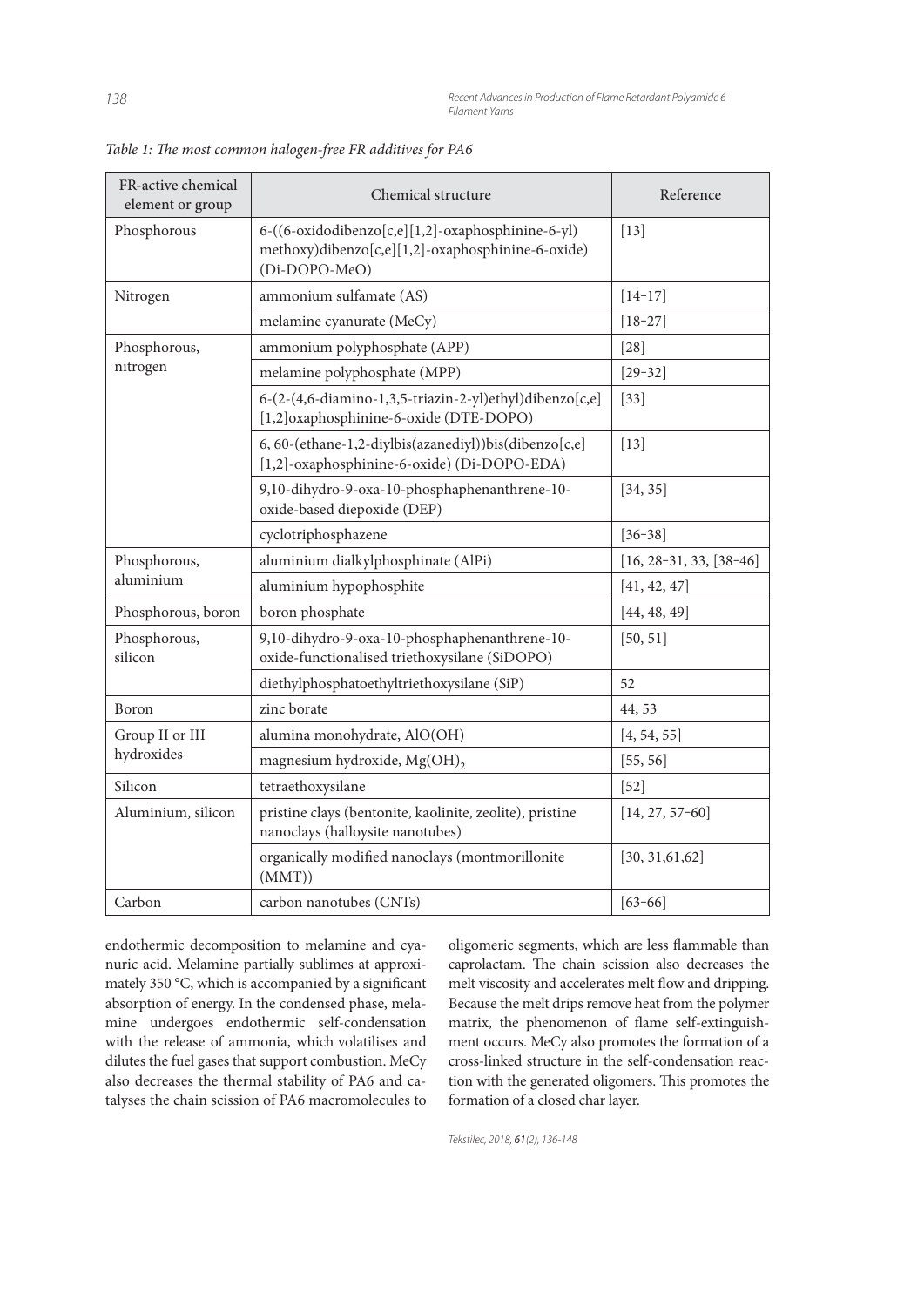

aluminium diethyl phosphinate

*Figure 1: Chemical structures of some representative FR additives for PA6*



*Figure 2: Flame retardant mechanisms of FR additives*

MPP, as a representative of the P/N-based FR additives, was developed as a char former in the intumescent FR action. The latter is characterised by swelling and expanding at temperatures higher than critical temperature, leading to the formation of a foamed cellular charred layer [4, 9, 69]. In the intumescent FR formulations, MPP acts as an acid source because the release of phosphoric acid promotes the creation of a carbonaceous shield on the polymer surface, which acts as a heat-barrier and physically prevents contact between the polymer and the flame and hinders the flow of oxygen and heat to the polymer surface. As an acid source, ammonium phosphate, ammonium polyphosphate or AS can also be used [8]. For effective intumescent FR action, the acid source-containing FR additives are usually combined with the carbon source-containing additives, for instance, pentaerythritol, as well as a blowing agent, mostly melamine or guanidine, which releases non-combustible gases.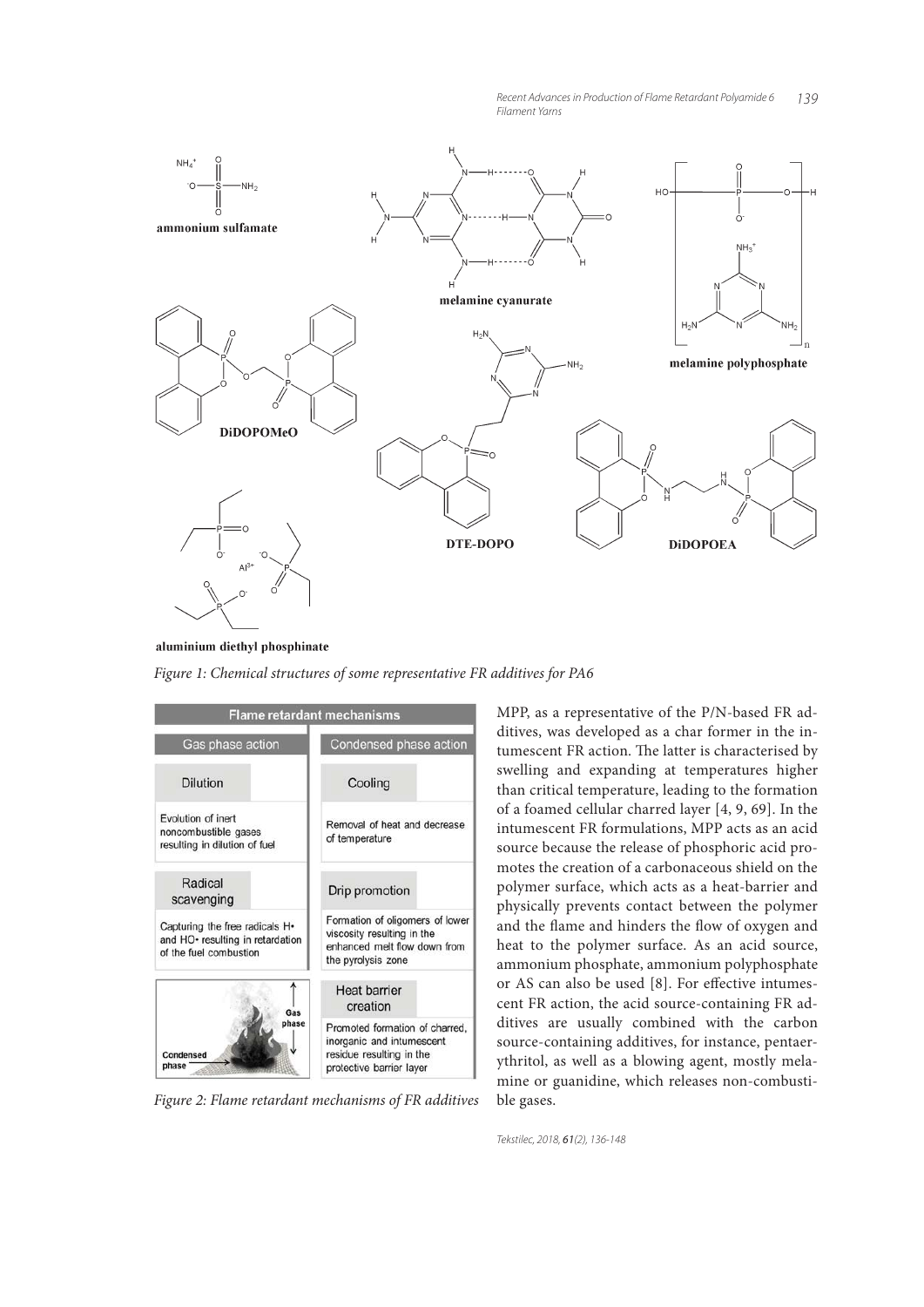The FR action of inorganic hydroxides, such as AlO(OH) and  $Mg(OH)_{2}$ , involves heat sink and heat-barrier effects [8, 54, 56]. At temperatures between 340–350 °C and above 300–320 °C, boehmite and magnesium hydroxide, respectively, undergo endothermic decomposition (absorbing heat) in which free water is produced. This results in the cooling of the polymer and the diluting of the combustive gas mixture by the release of the vapours. The water release could also enhance the decomposition of PA6. In addition, a mineral layer formed on the polymer surface acts as a barrier that prevents contact between the heat and the polymer.

Silica as well as different clays exhibit the heat-barrier FR effect. They contribute to the formation of a reinforced insulating charred layer, which acts as a heat and gas barrier and protects the polymer against thermal oxidation and mass loss during combustion  $[30, 61, 70]$ . The presence of the protective layer increases the thermal stability of PA6 and significantly reduces the heat release rate during combustion relative to pristine PA6, suggesting improved fire behaviour. Additionally, smoke obscuration is significantly lowered in the presence of clays. Well-dispersed particles of clay can act as nucleating sites for bubble formation in the residue during the decomposition process, leading to an expanded carbonized material composed of a large bubble covering the residue. The gases trapped under the bubble insulate the surface of the polymer [30].

The FR mechanism of CNTs differs from that of clays [63]. It is assumed that CNTs act as inert fillers that do not significantly influence the thermal decomposition behaviour of PA6. The presence of CNTs in the PA6 composite increases the time to ignition and decreases the heat release rate but does not significantly lower the total heat release in comparison to pristine PA6. The reason for the increase in the time to ignition is attributed to the improved thermal conductivity or the increased melt viscosity of the composite. A decreased heat release rate caused by the CNTs in the composite would indicate a reduction in flammability. However, on the contrary, during ignition, the CNTs form a thermally stable interconnected network structure, which fixes the molten material in the pyrolysis zone and prevents melt-dripping. This results in the increase in the composite burning intensity. Since CNTs subsequently decompose in the thermo-oxidative reaction, no charred residue is created during the thermal decomposition of the PA6 composite.

Recent Advances in Production of Flame Retardant Polyamide 6 Filament Yarns

## 3 Strategies for the production of FR PA6 fibres

The most common strategy for the production of FR PA6 fibres includes the use of the melt-compounded PA6/FR composites in the melt-spinning process [71]. However, there are several drawbacks in the fibre production process when using the "melt-compounding approach" related to the agglomeration of FR additives in the PA6 matrix [26, 32]. Specifically, the high melt reactivity of PA6 and its poor compatibility with FRs due to the strong intermolecular hydrogen bonds between the polymer chains cause the agglomeration of FR additive species. This results in the non-uniformly dispersed and low-dispersed micro-sized FR additive particles in the PA6 matrix. The flame-retardant action of the FR molecules entrapped in the micro-sized agglomerates is inhibited because of the inability of the entrapped FR molecules to actively participate in the flame retarding action. The flame retarding action occurs at the nanoscopic level. In the case of the micro-sized aggregates, only the outermost molecules can efficiently participate in the flame retarding action. Thus, in the case of the aggregated FRs, increased weight percent loading of the FR additive is unavoidable for efficient flame retardancy. Furthermore, the micro-sized FR agglomerates impair the spinnability of the PA6 composite filaments since they cause clogging of the filters and spinnerets at higher FR additive loadings. The agglomerates also significantly impair the physical and mechanical properties of the fibres. Consequently, the loading of FR additives that are acceptable for the continuous melt-spinning process provides only a poor FR effect. To solve these problems, three main approaches in the production process of FR PA6 fibres have been introduced: (i) preparation of the melt-compounded PA6/FR composites with the incorporation of FR nanoparticles as well as FR mixtures with a synergistic action, (ii) *in situ* polymerisation of ε-caprolactam in the presence of the FR additives, and (iii) synthesis of PA6 copolymers with the incorporation of reactive FR co-monomers.

#### 3.1 Melt-compounded PA6/FR composites with the incorporation of nanoparticles and synergistic FR mixtures

The incorporation of nanoclays into the PA6 composite fibres was first reported by Bourbigot et al. [61], who prepared a PA6 nanocomposite with 5 wt%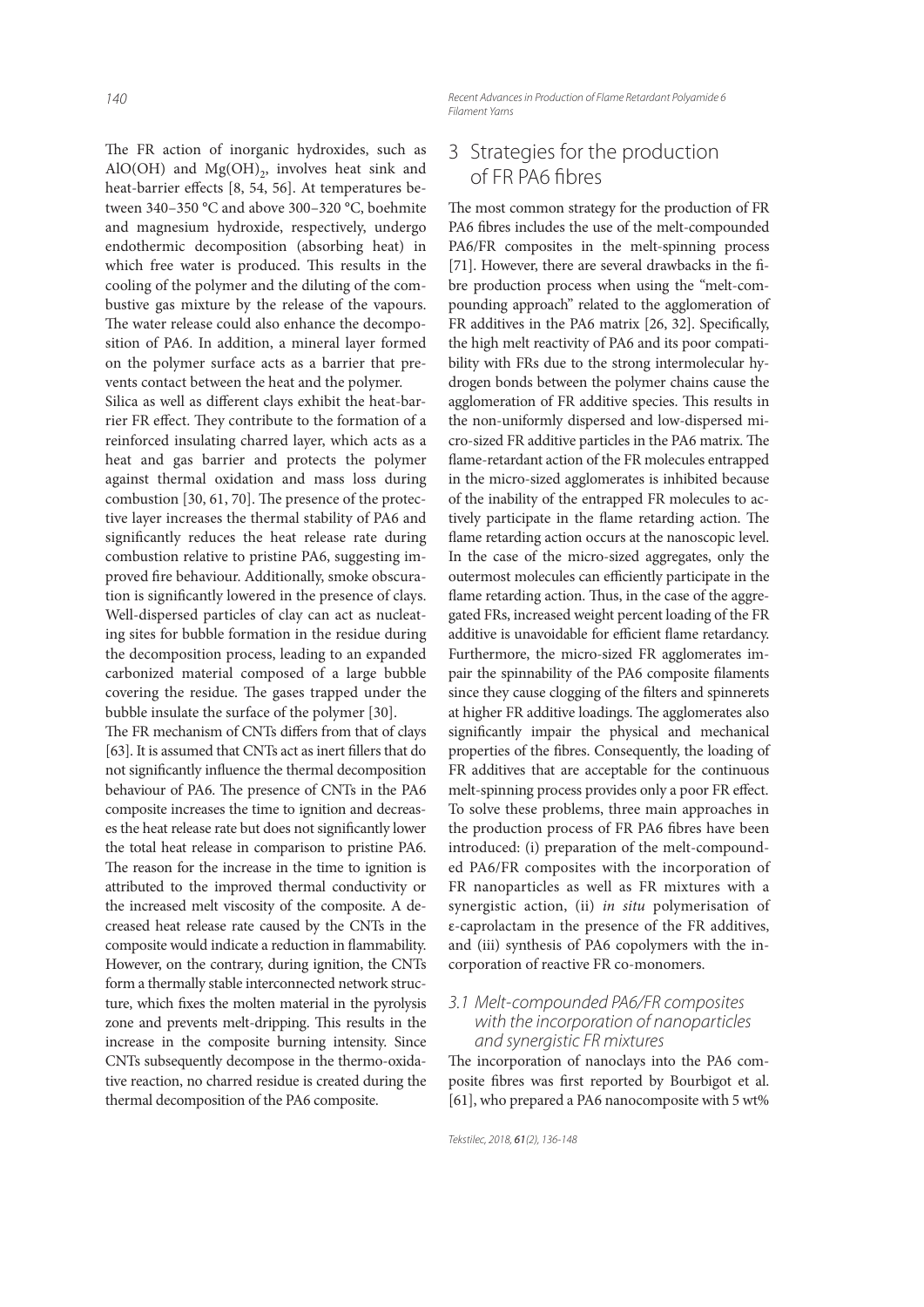Cloisite 30B (Southern Clay Products Inc., USA), which is organically modified montmorillonite. The composite masterbatch was used in a melt-spinning process for the production of multifilament yarn, which was afterwards knitted into knit fabric. Flame retardancy was evaluated in terms of cone calorimetric analysis. The results show that the presence of nanoclay reduced the heat release rate by 40% and significantly lowered smoke obscuration in comparison with the pristine PA6 fabric. However, the flame spread test was not carried out.

Onder et al. [62] also used two types of nanoclays, i.e., a commercially available organically modified montmorillonite, SA682640 (Sigma-Aldrich, UK), and a self-produced organoclay, and melt spun PA6 nanocomposite monofilaments comprising varying amounts of the organoclay ranging between 0.5 and 5 wt%. The results of the thermogravimetric  $(TG)$ analysis reveal that the presence of both nanoclays considerably improves the thermal stability of the nanocomposite structures, which is caused by the shift of their mass loss to higher temperatures by 25 to 33 °C. In addition to improved thermal properties, the mechanical properties of the PA6 composite yarns met the requirements of many textile applications.

Dogan and Bayramli [49] investigated the influence of boron phosphate  $(BPO<sub>A</sub>)$  particles of spherical shapes with diameters of approximately 200 nm on the thermal and mechanical properties of the PA6 fibres. They mixed the PA6 pellets with the  $BPO<sub>4</sub>$  powder to prepare composites with 3 wt% and 10 wt%  $BPO<sub>4</sub>$  from which monofilament fibres were melt spun. The flame retardancy of the fibres was investigated by TG analysis and micro-combustion calorimetry. The results show that the presence of  $BPO<sub>4</sub>$ slightly reduced the thermal stability of the PA6 composite fibres, which was caused by the decrease in the maximum decomposition temperature of PA6, reducing the total heat release and increasing the amount of char residue. The latter phenomenon was more susceptible at higher  $BPO<sub>4</sub>$  concentrations. The incorporation of  $BPO<sub>4</sub>$  deteriorated the mechanical properties of the PA6 composite fibres, resulting in a decrease in the Young's modulus, stress at break and elongation of break. The deterioration of the mechanical properties increased with the increase in BPO<sub>4</sub> concentration.

Coquelle et al. [15] prepared PA6 composite monofilament fibres with the addition of 3 wt%, 5 wt%, 7 wt% and 10 wt% of AS (Sigma-Aldrich, Germany) as the FR additive. The results of the TG and a pyrolysis combustion flow calorimetric analyses show that 7 wt% AS reduced the peak of heat release rate by 30 % due to the combined gas and condense phases action of AS. However, fibres containing 7 wt% of AS were spinnable but were very brittle, therefore lower AS loadings were recommended for the production of PA6/AS fibres for the textile applications.

141

Sun et al. [32] studied the influence of MPP in the form of the commercial product, Melapur 200 (BASF, Germany), and halloysite nanotubes (Sigma-Aldrich, Germany) on the flammability and thermal stability of PA6 composites as well as the spinnability of PA6 composite fibres. To assure good spinnability, the total amount of FR additives was fixed at 12 wt% with different ratios of both MMP and halloysite nanotubes. The flame-retardant properties of the PA6 composites, but not of the composite fibres, were characterised by the limiting oxygen index (LOI) test, UL 94 vertical burning test and cone calorimetry. The results show that the presence of all the FR additive mixtures increased the LOI values of the composites but did not significantly improved the UL 94 test ratings, which remained at the V2 level. The increase in the wt% ratio of halloysite nanotubes in the FR mixture delayed the time to ignition, decreased the heat release rate and increased the char residue. These results confirm the existence of FR synergism between MPP and halloysite nanotubes in PA6.

Horrocks et al. [16] produced PA6/FR composite multifilament yarns by using 2 wt% organically modified montmorillonite nanoclay (NC), Cloisite 25A (Southern Clay Products Inc., USA), together with two types of FR formulations: the vapour phase active micro-sized particles of AlPi, Exolit OP935 (Clariant, Switzerland), at 10 wt%; and the condensed-phase intumescent active mixture of AS (Sigma-Aldrich, UK) and dipentaerythritol (DP) (Fisher Scientific, UK) at 2.5 wt% and 1 wt%, respectively. All the yarns had acceptable tensile properties and were knitted into knit fabrics. This paper is the first to report the burning and extinguishing behaviour of the knit fabrics using the vertical flame spread test. Since not all fabrics burned the entire length, the respective burn lengths, the time to burn that length (or extinguishment time), the rate of flame spread and the average number of molten drops were recorded for each fabric. The results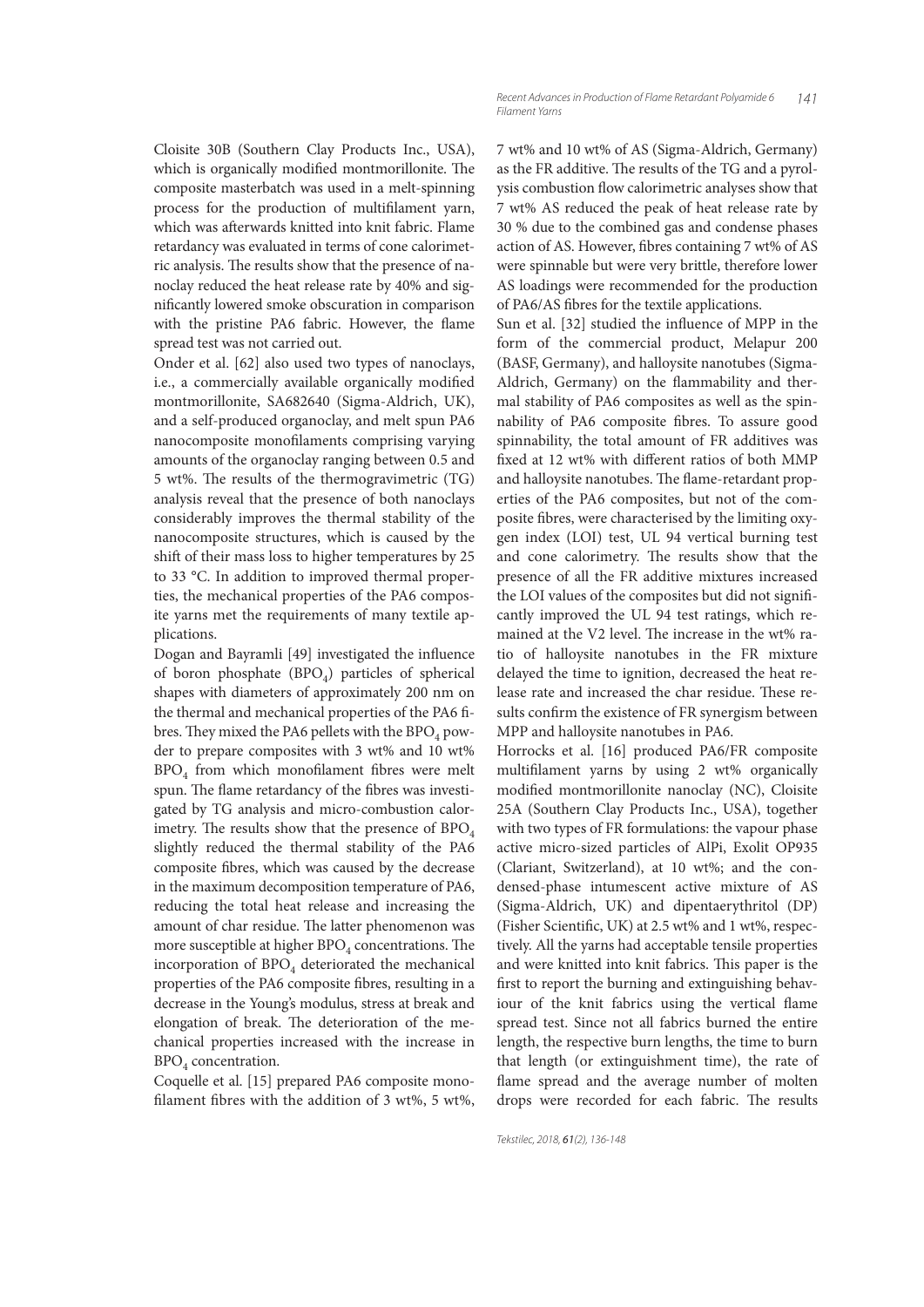showed that the presence of NC with AlPi in the PA6 composite fabric sample impaired the flame retardant activity of AlPi, which resulted in increases in the total burning time and the burn length compared to fabric samples with only AlPi. The PA6/ AlPi/NC fabric sample did not show any tendency to self-extinguish. In contrast, the presence of NC with the AS/DP mixture in the PA6 composite fabric further decreased the self-extinction time from 31 s to approximately 23 s and the burn length compared to that of the AS/DP mixture, which confirmed the compatibility of the FR additives. However, the authors addressed the water solubility of ammonium sulphamate as a possible limitation regarding the wash durability of these fibres.

Šehić et al.  $[27]$  investigated the influence of two FR mixtures consisting of MeCy, Mastertek (Campine, Belgium) and AlPi, Exolit OP931 (Clariant, Switzerland), MeCy and sodium aluminosilicate (SASi), and Zeolite ZP–4A TSR (Silkem, Slovenia) at different weight ratios on the flammability, thermal behaviour and mechanical properties of PA6 composite yarns produced by melt-spinning. The results of the UL-94 vertical burning test indicate that, within the V2 rating, the incorporation of the MeCy+SASi mixture significantly decreased the after-flame time of the PA6/FR yarns relative to pristine PA6, indicating an improvement of the flame retardant properties. The MeCy+SASi mixture also enhanced the thermo-oxidative stability of the PA6/FR yarns compared to when MeCy was the only component, suggesting that the additive has a slightly synergistic effect with the 8 wt% MeCy and 2 wt% SASi mixture. In contrast, the performance of the MeCy+AlPi mixture was antagonistic, irrespective to their concentrations. The tensile properties of the studied PA6/FR composite filament yarns were not significantly deteriorated, and these yarns could be appropriate for knitting into the knit fabrics. There results confirmed the Horrocks's observations that silicabased FR additives improved the FR action of condensed-phase active FR additives but not the gas-phase active aluminium dialkylphosphinate.

#### 3.2 In situ polymerization of ε-caprolactam in the presence of FR additives

There is little research that reports on the in situ polymerisation of ε-caprolactam in the presence of FR additives [20, 21, 23, 24, 26, 72, 73]. However, the in situ polymerisation of ε-caprolactam in the presence of additives is advantageous over the melt-compounding method as it enables the production of PA6 nanocomposites with nanodispersed additives [33-38]. According to our knowledge, Alfonso et al. [74] were the first to report results regarding the in situ polymerisation of ε-caprolactam in the presence of FR additives. They found that, contrary to MeCy and APP, which strongly inhibit polymerisation, red P and magnesium oxide do not have an adverse effect on kinetics or thermodynamics and enhance fire performance by the thorough distribution of the additives. According to the preparation method introduced by Wu et al. [21], Li et al. [26] synthesised melamine/adipic acid salt and cyanuric acid/hexane diamine salt and used them in the in situ polymerisation of  $\varepsilon$ -caprolactam. The obtained results for the bulk nanocomposite confirmed the formation of uniformly dispersed MeCy nanoparticles in the PA6 matrix [21]. This nanocomposite showed superior flame retardancy and significantly less deterioration of the mechanical properties compared to the composite prepared by the common melt-compounding of PA6 with commercial MeCy. The PA6/MeCy composites were pelleted and melt spun into the FR composite filament varns [26]. Unfortunately, the flame retardant performance of the knitted fabrics was discussed only qualitatively.

#### 3.3 Synthesis of PA6 copolymers with the incorporation of FR reactive comonomers

In recent years, a new approach for the preparation of FR PA6 fibres has been developed based on the introduction of 9,10-dihydro-9-oxa-10-phosphaphenanthrene-10-oxide DOPO-based reactive co-monomers during the melt polycondensation of ε-caprolactam [75, 76]. This approach was inspired by the synthesis procedure of a DOPO-containing co-polyester [77-79], which was commercialised as the DOPObased FR reactive additive, Ukanol ES, and a co-polyester, Ukanol ES-CoPET (Schill+Seilacher GmbH, Germany). Accordingly, DOPO was first reacted with itaconic acid to prepare a phosphorus-containing diacid, 9,10-dihydro-10-[2,3-di(hydroxycarbonyl)propyl]- 10-phosphaphenanthrene-10-oxide (DDP) (Figure 3). In the second step, DDP was reacted with a diamine to form a salt containing an amidogen and a carboxyl group at each end. The salt was then mixed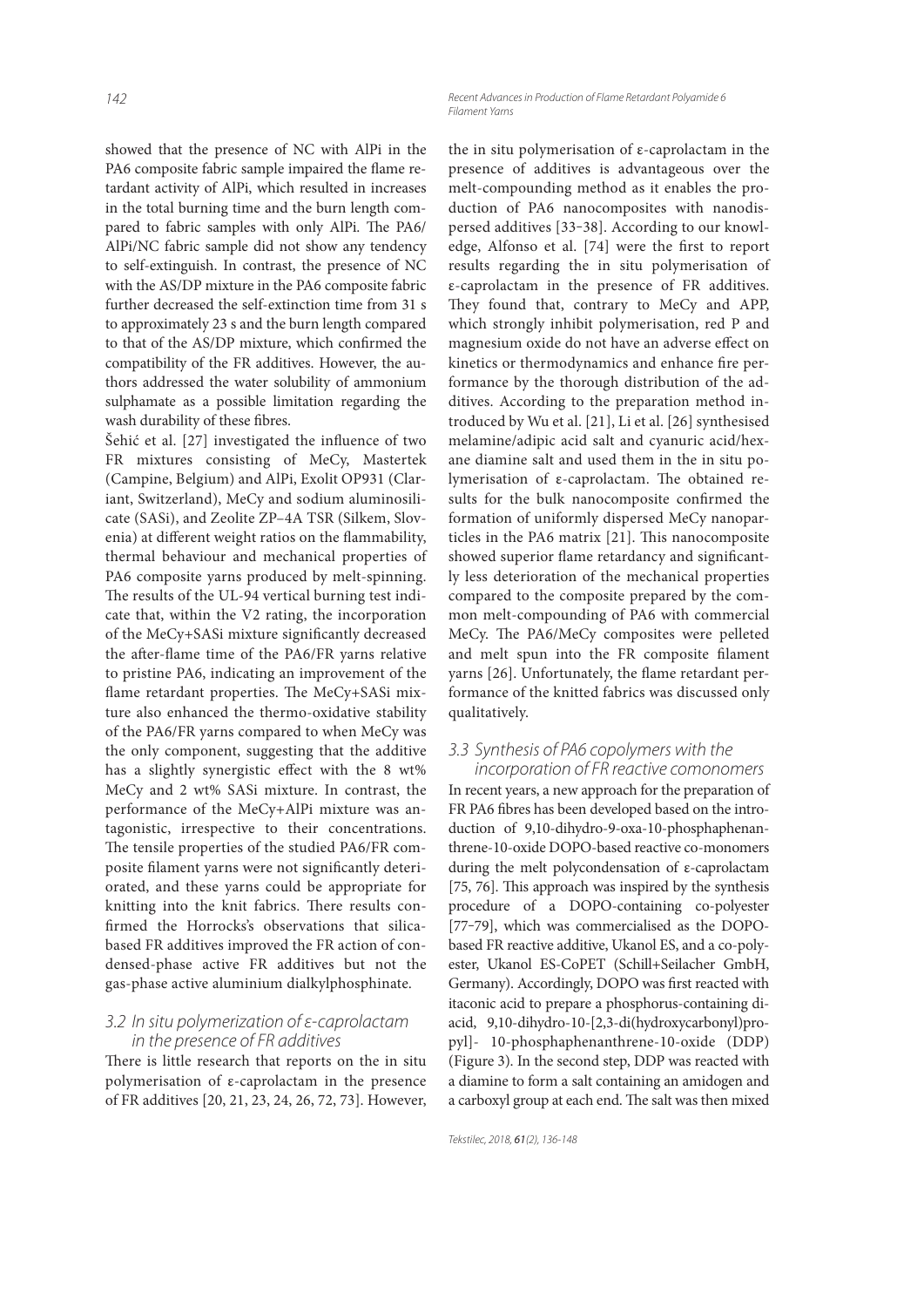

*Figure 3: Preparation of DDP*



*Figure 4: Chemical structure of PA6/DDP copolymer*

with ε-caprolactam, and the polymerisation process was carried out under the appropriate conditions. The synthesised FR PA6 includes polyamide chain segments and DOPO-based FR chain segments of different weight ratios (Figure 4).

According to this procedure, Liu et al. [76] prepared the PA6/DDP composites containing 2 wt% to 5 wt% DDP, and their thermal stability and flame retardancy were determined by thermogravimetry, the UL 94 test and cone calorimetry. To study the mechanical properties as well as flame retardancy using the vertical burning test, filament fibres and knit fabric samples were prepared. The results show that the introduction of DDP decreased the initial temperature of the composite decomposition and simultaneously increased its thermal oxidative stability. The presence of 5 wt% DDP decreased the total heat release during combustion and significantly increased the LOI value in comparison with pristine PA6. The results of the vertical burning test show that the after-flame time of the knit fabric samples decreased when the concentration of DDP increased and that 5 wt% DDP was enough to preserve the self-extinguishment of the melt drops and reach the LOI value of 28.4 for the fabric. The incorporation of DDP decreased the tenacity at break of the fibres, but it still met the requirements of textiles.

## 4 Conclusion

Since halogenated FR additives have been prohibited due to health and environmental concerns, phosphorus (P) and nitrogen (N) based FRs, inorganic hydroxides as well as nanoparticles have been established for PA6. Among them, AlPi, MeCy, AS and DOPO derivatives alone or in combination with nanoclays have been mainly used. FR additives were incorporated into the polymer matrix by mixing FR additives with PA6 pellets in the process of the preparation of melt-compounded PA6/FR composites prior to the melt-spinning of PA6 composite fibres or by introducing FR additives during the polymerisation of ε-caprolactam. Whereas the *in situ* polymerisation was characterised for the MeCy incorporation, the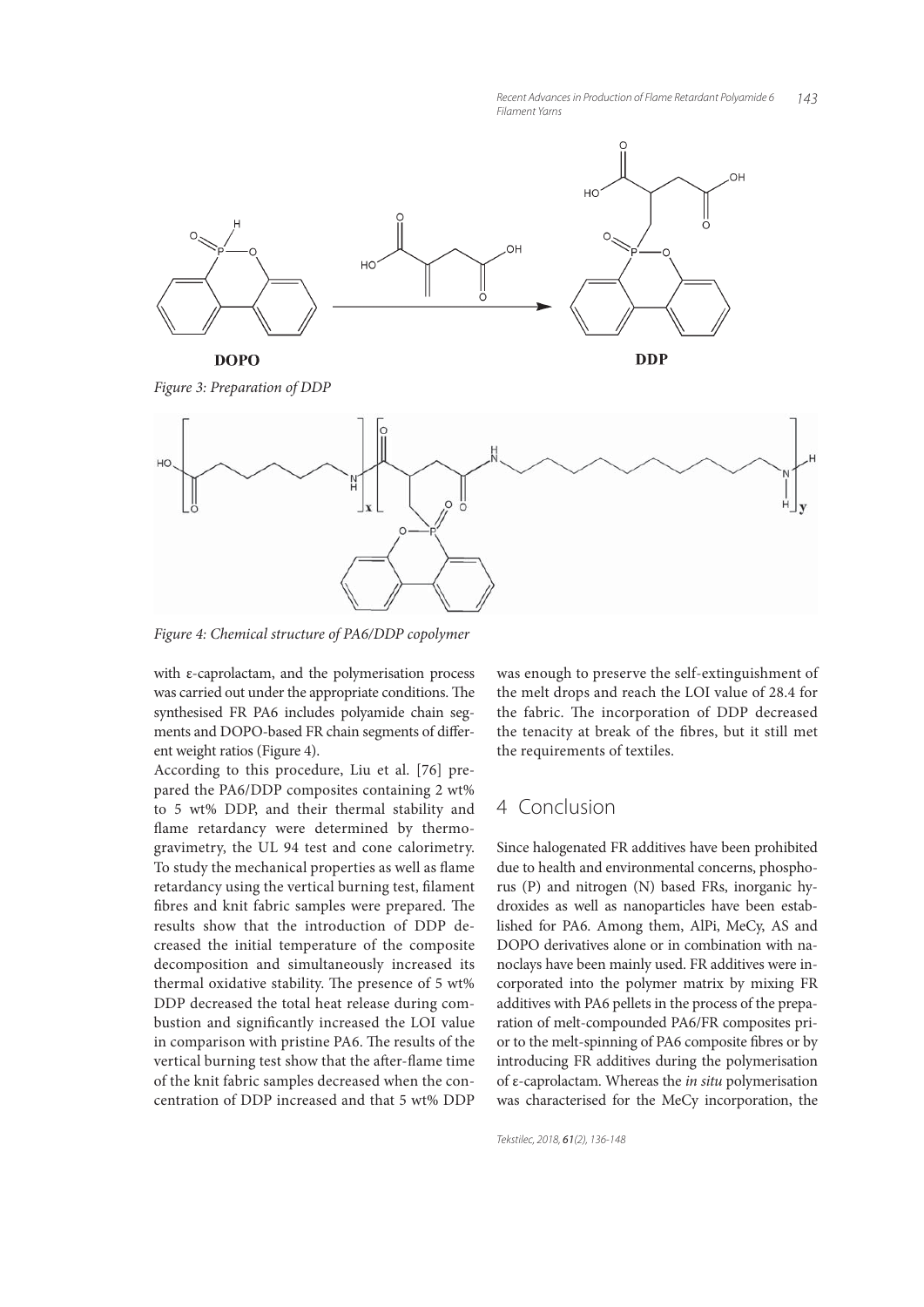reactive DOPO derivatives were included as comonomers in the synthesis of PA6 copolymers. The latter approach is the most promising and will therefore provide important research challenges in the future. It represents a powerful tool for highlighting the flame retardant mechanisms of the nanodispersed FRs in the PA6 matrix and how these mechanisms function in the open high surface structure textile materials. This knowledge will provide the missing blocks to the current state of the art. Development of the flame retardant PA6 nanocomposite also provides very important solution for the lowering FR additive loadings in the bulk polymers, which will increase their sustainability.

#### *Acknowledgement*

*This work was supported by the Slovenian Research Agency, Slovenia (Program P2-0213, Program P2-0393 and I0-0026 Infrastructural Centre RIC UL NTF).*

## References

- 1. RICHARDS, A.F. Nylon fibres. In Synthetic fibres: nylon, polyester, acrylic, polyolefin. Edited by J. E. McIntyre. Cambridge : Woodhead Publishing, 2005, pp. 20–94.
- 2. Market research report: Polyamide market by application (engineering plastics, fiber), type (PA 6, PA 66, bio-based & specialty polyamides), and region (Asia-Pacific, North America, Europe, Middle East & Africa, South America) - Global forecast to 2021 [online] [accessed 19. 06. 2018]. Available on World Wide Web: <https: //www.giiresearch.com/report/mama270202 polyamide-market-by-type-polyamide-6 polyamide-6-6.html>.
- 3. Circular economy: Implementation of the circular economy action plan [online] [accessed 19. 06. 2018]. Available on World Wide Web: <http://ec.europa.eu/environment/circular economy/index\_en.htm>.
- 4. WEIL, E. D., LEVCHIK S. V. *Flame retardants for plastics and textiles: Practical applications*  (Second edition), Munich : Hanser, 2016.
- 5. LEVCHIK, S. V., LEVCHIK, G. F., BALABA-NOVICH, A. I., CAMINO, G., COSTA, L. Mechanistic study of combustion performance and thermal decomposition behaviour of nylon

6 with added halogen-free fire retardants. Poly*mer Degradation and Stability*, 1996, **54**(2–3), 217–222, doi: 10.1016/S0141-3910(96)00046-8.

- 6. HORROCKS, A. R., KANDOLA, B. K., DAVIES, P. J., ZHANG, S., PADBURY, S. A. Developments in flame retardant textiles - a review. *Polymer Degradation and Stability*, 2005, **88**(1), 3–12, doi: 10.1016/j.polymdegradstab.2003.10.024.
- 7. HORROCKS, A. R. Technical fibres for heat and flame protection. In *Handbook of technical textiles: Technical textile applications.* Edited by A. R. Horrocks, S. C. Anand, Cambridge : Woodhead Publishing, 2016.
- 8. Update on flame retardant textiles: State of the *art, environmental issues and innovative solutions*. Edited by Alongi, J., Horrocks, A. R., Carosio, F., Malucelli, G. Shawbury : Smithers Rapra Technology, 2013.
- 9. LEVCHIK, S. V., WEIL, E. D., LEWIN, M. Thermal decomposition of aliphatic nylons. *Polymer International*, 1999, **48**, 532–557; doi: 10.1002/ (SICI)1097-0126(199907)48:7<532::AID-PI214>3.0.CO;2-R.
- 10. *Fire retardant materials*. Edited by A. R. Horrocks, D. Price. Cambridge : Woodhead Publishing, 2001.
- 11. LEVCHIK, Sergei V., WEIL, Edward D. A review of recent progress in phosphorus-based flame retardants. *Journal of Fire Sciences*, 2006, **24**, 345–364, doi: 10.1177/0734904106068426.
- 12. van der VEEN, Ike, de BOER, Jacob. Phosphorus flame retardants: Properties, production, environmental occurrence, toxicity and analysis. *Chemosphere*, 2012, **88**(10), 1119–1153, doi: 10.1016/j.chemosphere.2012.03.067.
- 13. BUCZKO, A., STELZIG, T., BOMMER, L., RENTSCH, D., HENECZKOWSKI, M., GAAN, S. Bridged DOPO derivatives as flame retardants for PA6. *Polymer Degradation and Stability*, 2014, **107**, 158–165, doi: 10.1016/j.polymdegradstab. 2014.05.017.
- 14. DAHIYA, J. B., KANDOLA, B. K., SITPALAN, A., HORROCKS, A. R. Effects of nanoparticles on the flame retardancy of the ammonium sulphamate-dipentaerythritol flame-retardant system in polyamide 6. *Polymers for Advanced Technologies*, 2013, **24**(4), 398–406, doi: 10.1002/pat.3095.
- 15. COQUELLE, M., DUQUESNE, S., CASETTA, M., SUN, J., ZHANG, S., BOURBIGOT, S. Investigation of decomposition pathway of polyamide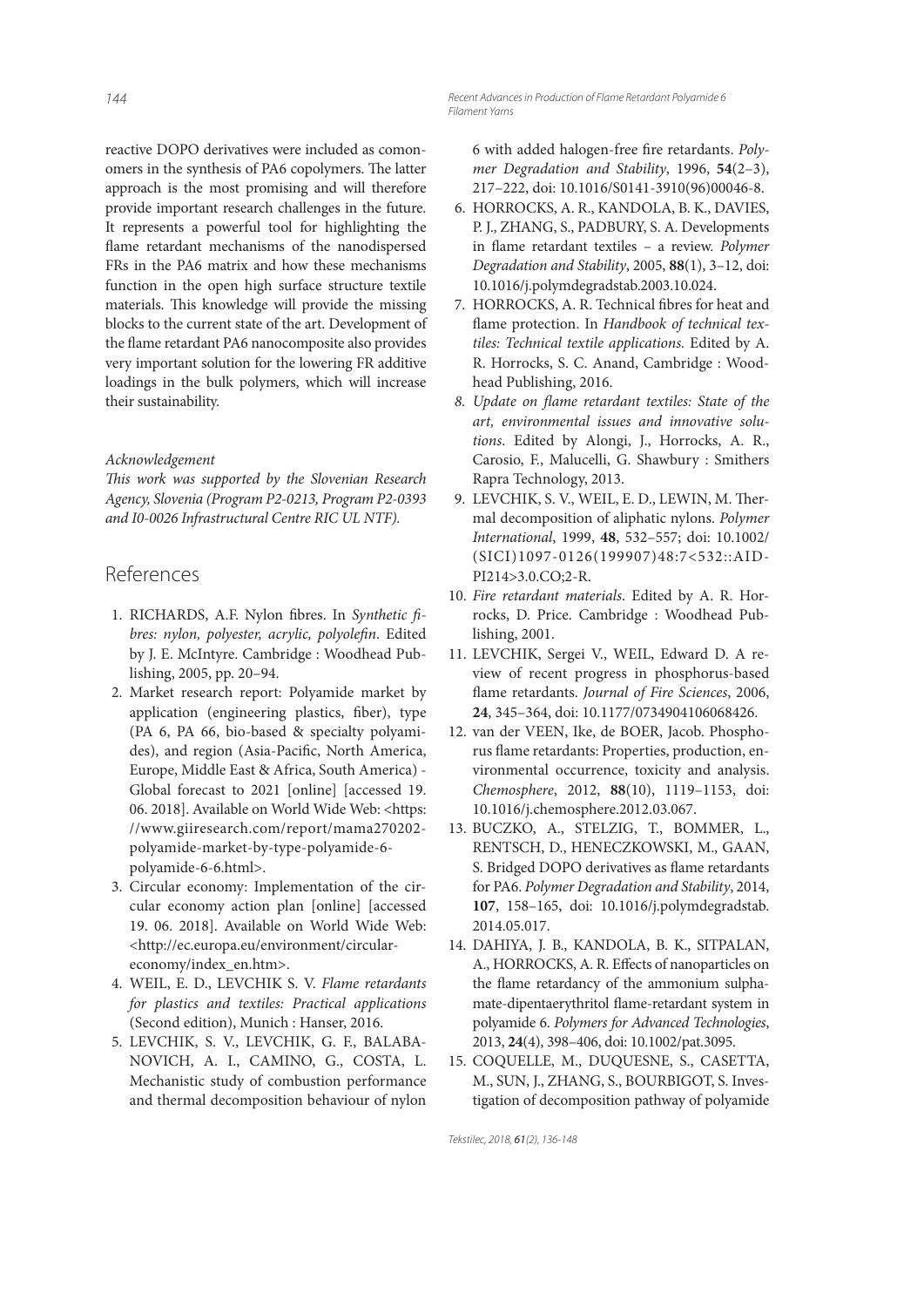6/ammonium sulfamate fibers. Polymer Degra*dation and Stability*, 2014, **106**, 150–157, doi: 10.1016/j.polymdegradstab.2014.02.007.

- 16. HORROCKS, R., SITPALAN, A., ZHOU, C., KANDOLA, B. K. Flame retardant polyamide fibres: The challenge of minimising flame retardant additive content with added nanoclays. *Polymers*, 2016, **8**(8), 288, doi: 10.3390/polym 8080288.
- 17. XIANG, Hengxue, LI, Lili, CHEN, Wei, YU, Senlong, SUN, Bin, ZHU, Meifang. Flame retardancy of polyamide 6 hybrid fibers: Combined effects of α-zirconium phosphate and ammonium sulfamate. *Progress in Natural Science: Materials International*, 2017, **27**(3), 369–373, doi: 10.1016/j.pnsc.2017.04.013.
- 18. GIJSMAN, P., STEENBAKKERS, R., FURST, C., KERSJES, J. Differences in the flame retardant mechanism of melamine cyanurate in polyamide 6 and polyamide 66. *Polymer Degradation and Stability*, 2002, **78**(2), 219–224, doi: 10.1016/ S0141-3910(02)00136-2.
- 19. CHEN, Y., WANG, Q., YAN, W., TANG, H. Preparation of flame retardant polyamide 6 composite with melamine cyanurate nanoparticles in situ formed in extrusion process. *Polymer Degradation and Stability*, 2006, **91**(11), 2632–2643, doi: 10.1016/j.polymdegradstab.2006.05.002.
- 20. WU, Z.-Y., XU, W., XIA, J. K., LIU, Y.-C., WU, Q.-X., XU, W.-J. Flame retardant polyamide 6 by in situ polymerisation of ε-caprolactam in the presence of melamine derivatives. *Chinese Chemical Letters*, 2008, **19**(2), 241–244, doi: 10.1016/j.cclet.2007.12.012.
- 21. WU, Z. Y., XU, W., LIU, Y. C., XIA, J. K., WU, Q. X., XU, W. J. Preparation and characterisation of flame-retardant melamine cyanurate/polyamide 6 nanocomposites by *in situ* polymerisation. *Journal of Applied Polymer Science*, 2009, **113**(4), 2109–2116, doi: 10.1002/app.30022.
- 22. ISBASAR, C., HACALOGLU, J. Investigation of thermal degradation characteristics of polyamide-6 containing melamine or melamine cyanurate via direct pyrolysis mass spectrometry. *Journal of Analytical and Applied Pyrolysis*, 2012, **98**, 221–230, doi: 10.1016/j.jaap.2012.09.002.
- 23. MU, Jun Qian, YANG, Yi, PENG, Zhi Han. Preparation and characterization of a novel flame retarded mca-pa6 resin by *in situ* polymerization. *Advanced Materials Research*, 2012,

399-401, 444-448, doi: 10.4028/www.scientific. net/AMR.399-401.444.

- 24. SHA, K., HU, Y. L., WANG, Y. H., XIAO, R. Preparation and flame retardant polyamide 6/ melamine cyanurate via *in situ* polymerisation and its characterisation. *Materials Research Innovations*, 2014, **18**, S4-843–S4-847, doi: 10.1179/ 1432891714Z.000000000804.
- 25. TANG, S., QIAN, L., QIU, Y., SUN, N. The effect of morphology on the flame-retardant behaviors of melamine cyanurate in PA6 composites. *Journal of Applied Polymer Science*, 2014, **131**(15), 40558, doi: 10.1002/app.40558.
- 26. LI, Y., LIN, Y., SHA, K., XIAO, R. Preparation and characterisation of flame retardant melamine cyanurate/polyamide 6 composite fibres via *in situ* polymerisation. *Textile Research Journal*, 2017, **87**(5), 561–569, doi: 10.1177/0040517516632478.
- 27. ŠEHIĆ, Alisa, VASILJEVIĆ, Jelena, JOR-DANOV, Igor, DEMŠAR, Andrej, MEDVED, Jožef, JERMAN, Ivan, ČOLOVIĆ, Marija, HEWITT, Fiona, HULL, T. Richard, SIMONČIČ, Barbara. Influence of N-, P- and Si-based flame retardant mixtures on flammability, thermal behavior and mechanical properties of PA6 composite fibers. Fibres and Polymers, 2018, Accepted Article doi: 10.1007/s12221-000-0000-0.
- 28. HORROCKS, A. R., KANDOLA, B., MILNES, G. J., SITPALAN, A., HADIMANI, R. L. The potential for ultrasound to improve nanoparticle dispersion and increase flame resistance in fi bre-forming polymers. *Polymer Degradation and Stability*, 2012, **97**(12), 2511–2523, doi: 10. 1016/j.polymdegradstab.2012.07.003.
- 29. BRAUN, U., BAHR, H., SCHARTEL, B. Fire retardancy effect of aluminium phosphinate and melamine polyphosphate in glass fibre reinforced polyamide 6. *e-Polymers*, 2010, **10**(1), 443–456, doi: 10.1515/epoly.2010.10.1.443.
- 30. SAMYN, F., BOURBIGOT, S. Protection mechanism of a flame retarded PA6 nanocomposite, *Journal of Fire Sciences*, 2013, **32**(3), 241–256, doi: 10.1177/0734904113510685.
- 31. SAMYN, F., BOURBIGOT, S. Thermal decomposition of flame retarded formulations PA6/ aluminium phosphinate/melamine polyphosphate/organomodified clay: Interactions between the constituents? *Polymer Degradation and Stability*, 2012, **97**(11), 2217–2230, doi: 10. 1016/j.polymdegradstab.2012.08.004.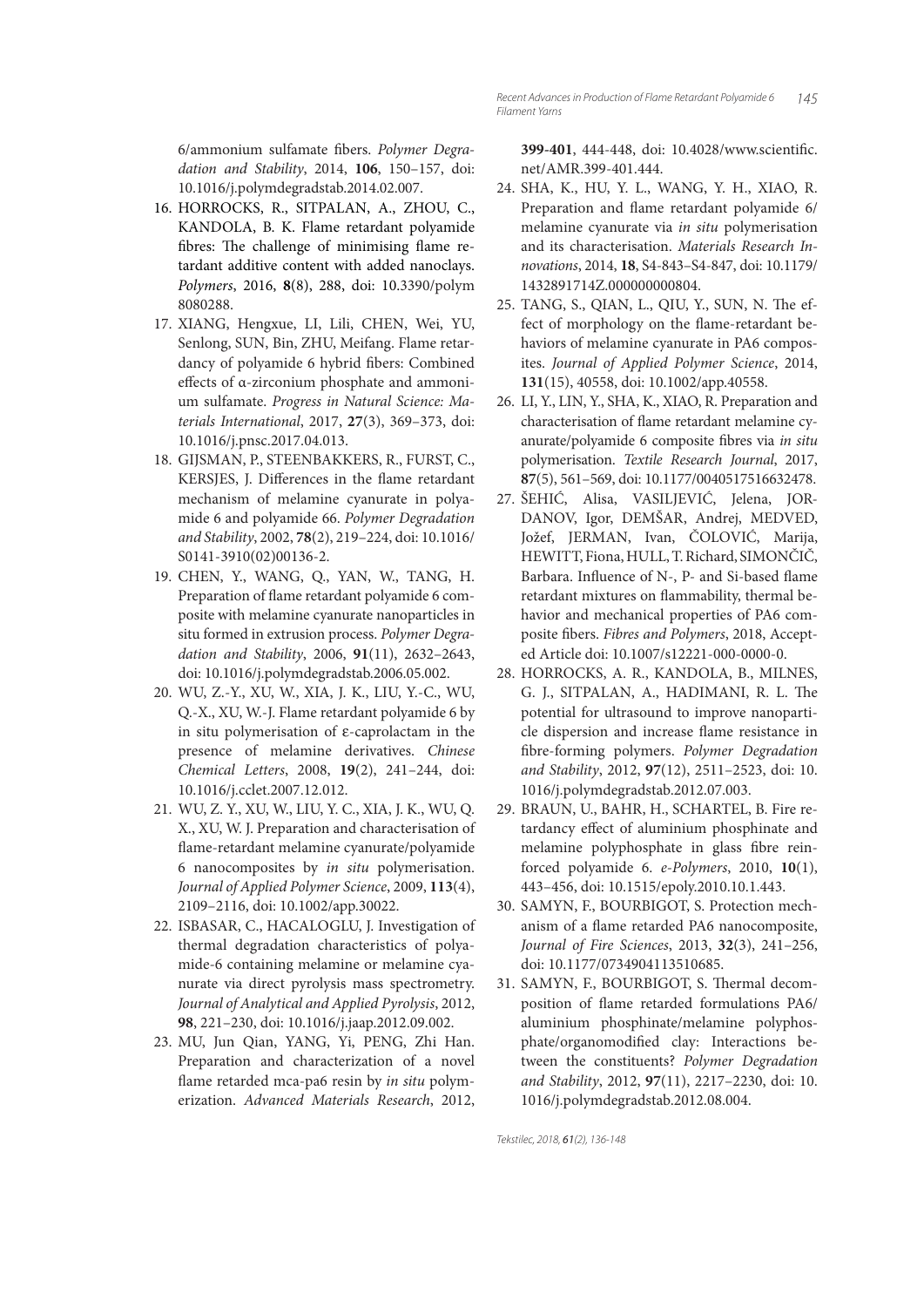- 32. SUN, J., GU, X., ZHANG, S., COQUELLE, M., BOURBIGOT, S., DUQUESNE, S., CASETTA, M. Effects of melamine polyphosphate and halloysite nanotubes on the flammability and thermal behaviour of polyamide 6. *Polymers for Advanced Technologies*, 2014, **25**(12), 1552–1559, doi: 10.1002/pat.3400.
- 33. BUTNARU, Irina, FERNÁNDEZ-RONCO, María P., CZECH-POLAK, Justyna, HENECZ-KOWSKI, Maciej, BRUMA, Maria, GAAN, Sabyasachi. Effect of meltable triazine-dopo additive on rheological, mechanical, and flammability properties of PA6. Polymers, 2015, **7**(8), 1541–1563, doi: 10.3390/polym7081469.
- 34. WIRASAPUTRA, Alvianto, ZHENG, Lijun, LIU, Shumei, YUAN, Yanchao, ZHAO, Jianqing. High-performance flame-retarded polyamide-6 composite fabricated by chain extension. *Macromolecular materials and Engineering*, 2016, **301**(5), 614–624, doi: 10.1002/mame. 201500357.
- 35. CAI, Jianan, WIRASAPUTRA, Alvianto, ZHU, Yaming, LIU, Shumei, ZHOU, Yubin, ZHANG, Chunhua, ZHAO, Jianqing. The flame retardancy and rheological properties of PA6/MCA modified by DOPO-based chain extender. *RSC Advances*, 2017, **7**, 19593–19603, doi: 10.1039/ C6RA28293H.
- 36. SUN, J., GU, X., ZHANG, S., COQUELLE, M., BOURBIGOT, S., DUQUESNE, S., CASETTA, M. Improving the flame retardancy of polyamide 6 by incorporating hexachlorocyclotriphosphazene modified MWNT. Polymers for *Advanced Technologies*, 2014, **25**(10), 1099– 1107, doi: 10.1002/pat.3358.
- 37. HÖHNE, Carl-Christoph, WENDEL, Rainer, KÄBISCH, Bert, ANDERS, Thorsten, HEN-NING, Frank, KROKE, Edwin. Hexaphenoxycyclotriphosphazene as FR for CFR anionic PA6 via T-RTM: a study of mechanical and thermal properties. *Fire and Materials*, 2017, **41**(4), 291– 306, doi: 10.1002/fam.2375.
- 38. XU, Miao-Jun, LIU, Chuan, MA, Kun, LENG, Yang, LI, Bin. Effect of surface chemical modification for aluminum hypophosphite with hexa- (4-aldehyde-phenoxy)-cyclotriphosphazene onthe fire retardancy, water resistance, andthermal properties for polyamide 6. *Polymers Advanced Technologies*, 2017, **28**(11), 1382–1395, doi: 10.1002/pat.4015.
- 39. LIN, G. P., CHEN, L. I., WANG, X. L., JIAN, R. K., ZHAO, B., WANG, Y. Z. Aluminum hydroxymethylphosphinate and melamine pyrophosphate: synergistic flame retardance and smoke suppression for glass fiber reinforced polyamide 6. *Industrial & Engineering Chemistry Research*, 2013, **52**(44), 15613–15620, doi: 10.1021/ie402396x.
- 40. SEEFELDT, H., DUEMICHENB, E., BRAUN, U. Flame retardancy of glass fiber reinforced high temperature polyamide by use of aluminium diethylphosphinate: thermal and thermooxidative effects. Polymer International, 2013, **62**(11), 1608–1616, doi: 10.1002/pi.4497.
- 41. ZHAO, B., CHEN, L., LONG, J. W., CHEN, H. B., WANG, Y. Z. Alumunium hypophosphite versus alkyl-substituted phosphinate in polyamide 6: flame retardance, thermal degradation and pyrolysis behaviour. *Industrial & Engineering Chemistry Research*, 2013, **52**(8), 2875–2886, doi: 10.1021/ie303446s.
- 42. ZHAO, B., CHEN, L., LONG, J. W., JIAN, R. K., WANG, Y. Z. Synergistic effect between aluminum hypophosphite and alkyl-substituted phosphinate in flame-retarded polyamide 6. *Industrial & Engineering Chemistry Research*, 2013, **52**(48), 17162–17170, doi: 10.1021/ie4009056.
- 43. HORROCKS, A. R., SMART, G., KANDOLA, B., PRICE, D. Zinc stannate interactions with flame retardants in polyamides; Part 2: Potential synergies with non-halogen-containing flame retardants in polyamide 6 (PA6). *Polymer Degradation and Stability*, 2012, **97**(4), 645–652, doi: 10.1016/j.polymdegradstab.2012.01.004.
- 44. DOGAN, E. Bayramli. The flame retardant effect of aluminum phosphinate in combination with zinc borate, borophosphate, and nanoclay in polyamide-6. *Fire and Materials*, 2014, 38(1), 92–99, doi: 10.1002/fam.2165.
- 45. KAYNAK, Cevdet, POLAT, Osman. Influences of nanoclays on the flame retardancy of fiberfilled and unfilled polyamide-6 with and without aluminium diethylphosphinate. *Journal of Fire Sciences*, 2015, 33(2), 87–112, doi: 10. 1177/0734904114555961.
- 46. MA, Kun, LI, Bin, XU, Miaojun. Simultaneously improving the flame retardancy and mechanical properties for polyamide 6/aluminum diethylphosphinate composites by incorporating of 1,3,5-triglycidyl isocyanurate. *Polymers*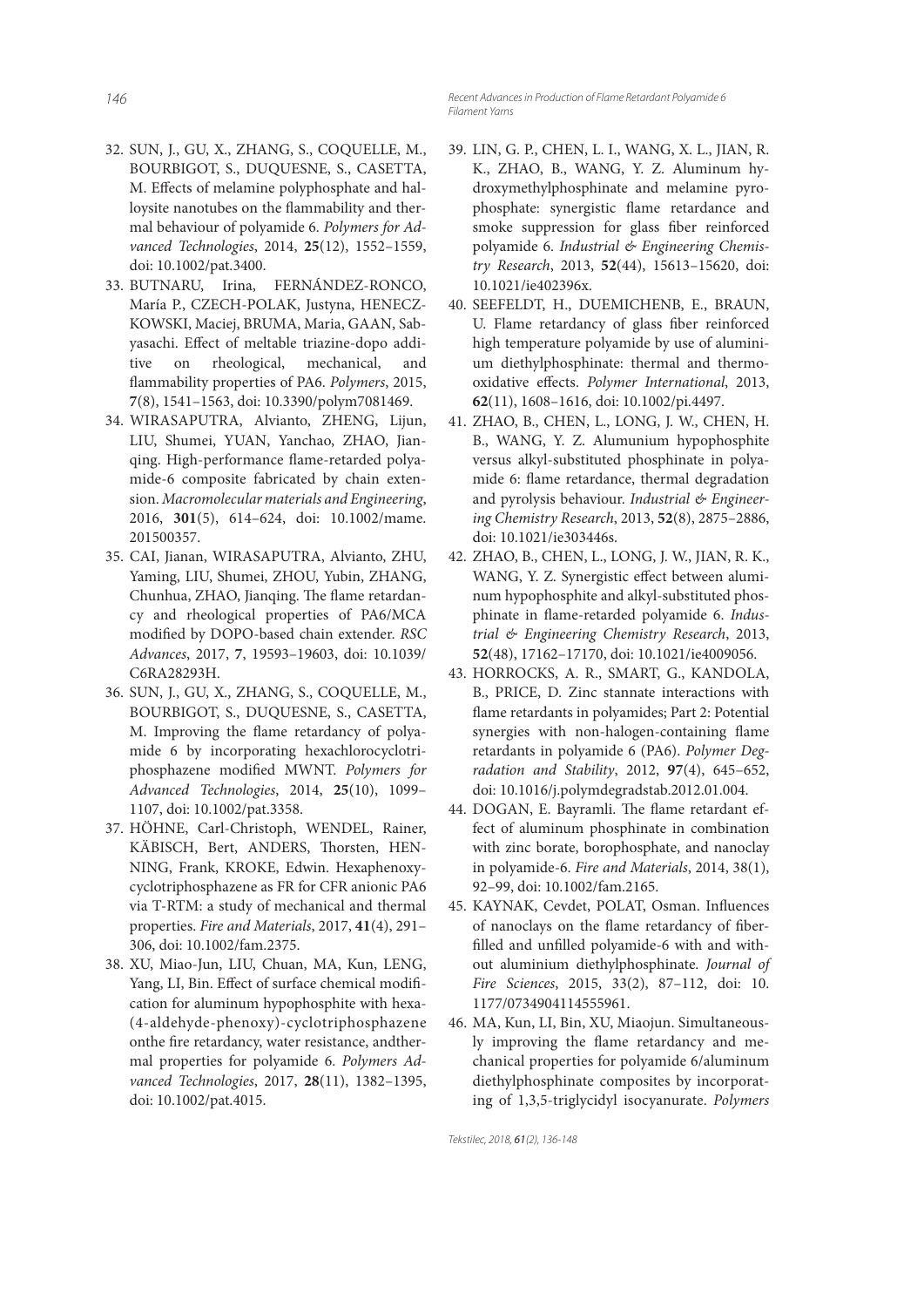*Advanced Technologies*, 2018, **29**(3), 1068–1077, doi: 10.1002/pat.4218.

- 47. GE, H., TANG, G., HU, W.Z., WANG, B. B., PAN, Y., SONG, L., HU, Y. Aluminum hypophosphite microencapsulated to improve its safety and application to flame retardant polyamide 6. *Journal of Hazardous Materials*, 2015, **294**, 186–194, doi: 10.1016/j.jhazmat.2015.04.002.
- 48. DOGAN, M., BAYRAMLI, E. Effect of boroncontaining materials on the flammability and thermal degradation of polyamide 6 composites containing melamine. *Journal of Applied Polymer Science*, 2010, **118**(5), 2722–2727, doi: 10. 1002/app.32637.
- 49. DOGAN, M., BAYRAMLI, E. Effect of boron phosphate on the mechanical, thermal and fire retardant properties of polypropylene and polyamide-6 fi bers. *Fibers and Polymers*, 2013, **14**(10), 1595–1601, doi: 10.1007/s12221-013-1595-0.
- 50. SAHYOUN, J., BOUNOR-LEGARÉ, V., FERRY, L., SONNIER, R., Da CRUZ-BOISSON, F., ME-LIS, F., BONHOMMÉ, A., CASSAGNAU, P. Synthesis of a new organophosphorous alkoxysilane precursor and its effect on the thermal and fire behavior of a PA66/PA6 copolymer. *European Polymer Journal*, 2015, **66**, 352–366, doi: 10.1016/j.eurpolymj.2015.02.036.
- 51. LI, Maolin, ZHONG, Yuhua, WANG, Zheng, FISCHER, Andreas, RANFT, Florian, DRUM-MER, Dietmar, WU, Wei. Flame retarding mechanism of Polyamide 6 with phosphorusnitrogen flame retardant and DOPO derivatives. *Journal of Applied Polymer Science*, 2016, **133**(6), 42932 DOI: 10.1002/APP.42932.
- 52. NIEUWENHUYSE, P., BOUNOR-LEGARÉ, V., BARDOLLET, P. Phosphorylated silica/polyamide 6 nanocomposites synthesis by in situ solgel method in molten conditions: Impact on the fire-retardancy. Polymer Degradation and Stabil*ity*, 2013, **98**(12), 2635–2644, doi: 10.1016/j. polymdegradstab.2013.09.027.
- 53. SI, Gaojie, LI, Duxin, YOU, Yilan, HU, Xi. Investigation of the influence of red phosphorus, expansible graphite and zinc borate on flame retardancy and wear performance of glass fiber reinforced PA6 composites. *Polymer Composites*, 2017, **38**(10), 2090–2097, doi: 10.1002/pc. 23781.
- 54. HULL, T. R., WITKOWSKI, A., HOLLINGBERY, L. Fire retardant action of mineral fillers. *Polymer*

*Degradation and Stability*, 2011, **96**(8), 1462–1469, doi: 10.1016/j.polymdegradstab.2011.05.006.

- 55. LI, Minghui, CUI, Huijuan, LI, Qunying, ZHANG, Qian. Thermally conductive and flame retardant polyamide 6 composites. *Journal of Reinforced Plastics and Composites*, 2016, **35**(5), 435–444, doi: 10.1177/0731684415618538.
- 56. CASETTA, M., MICHAUX, G., OHL, B., DU-QUESNE, S., BOURBIGOT, S. Key role of magnesium hydroxide surface treatment in the flame retardancy of glass fiber reinforced polyamide 6. *Polymer Degradation and Stability*, 2018, **148**, 95– 103, doi: 10.1016/j.polymdegradstab.2018.01.007.
- 57. BATISTELLA, M. A, SONNIER, R., OTAZA-GHINE, B., PETTER, C. O., LOPEZ-CUESTA J.-M. Interactions between kaolinite and phosphinate-based flame retardant in Polyamide 6. *Applied Clay Science*, 2018, **157**, 248–256, doi: 10.1016/j.clay.2018.02.021.
- 58. DEMIR, H., ARKIS, E., BALKOSE, D., ULKU, S. Synergistic effect of natural zeolites on flame retardant additives. *Polymer Degradation and Stability*, 2005, **89**(3), 478–483, doi: 10.1016/j. polymdegradstab.2005.01.028.
- 59. MARNEY, D. C. O., RUSSELL, L. J., WU, D. Y., NGUYEN, T., CRAMM, D., RIGOPOULOS, N., WRIGHT, N., GREAVES, M. The suitability of halloysite nanotubes as a fire retardant for nylon 6. *Polymer Degradation and Stability*, 2008, **93**(1), 1971– 1978, doi: 10.1016/j.polymdegradstab.2008.06.018.
- 60. LI, L., WU, Z., JIANG, S., ZHANG, S., LU, S., CHEN, W., SUN, B., ZHU, M. Effect of halloysite nanotubes on thermal and flame properties of polyamide 6/melamine cyanurate composites. *Polymer Composites*, 2015, **36**(5), 892–896, doi: 10.1002/pc.23008.
- 61. BOURBIGOT, S., DEVAUX, E., FLAMBARD, X., FLAMBARD, X. Flammability of polyamide-6 /clay hybrid nanocomposite textiles. *Polymer Degradation and Stability*, 2002, **75**(2), 397–402, doi: 10.1016/S0141-3910(01)00245-2.
- 62. ONDER, E., SARIER, N., ERSOY, M. S. The manufacturing of polyamide– and polypropylene-organoclay nanocomposite filaments and their suitability for textile applications. *Thermochimica Acta*, 2012, **543**, 37–58, doi: 10.1016/j. tca.2012.05.002.
- 63. SCHARTEL, B., PÖTSCHKE, P., KNOLL, U., ABDEL-GOAD, M. Fire behaviour of polyamide 6/multiwall carbon nanotube nanocomposites.